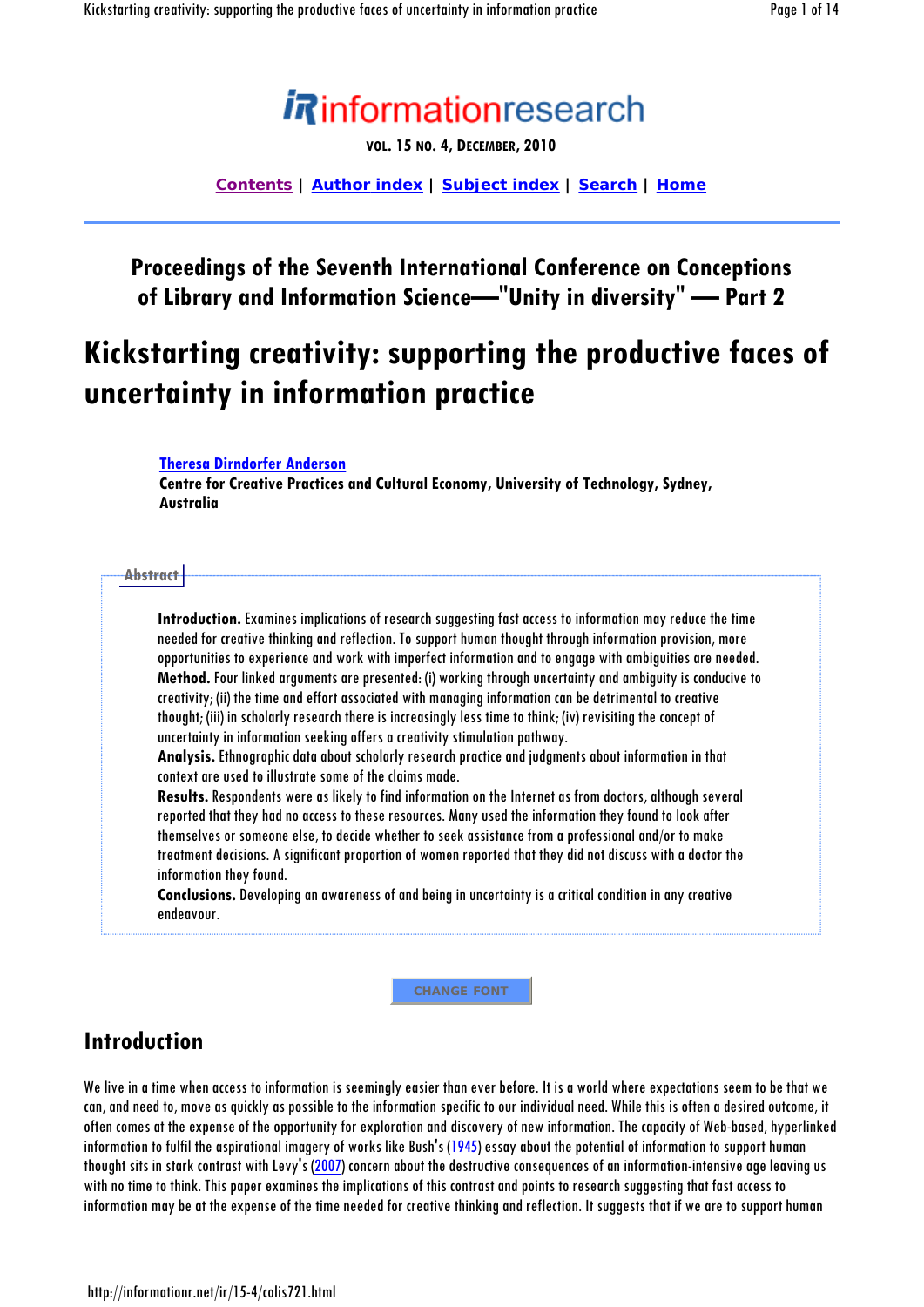thought through the provision of information, we need to provide people with more opportunities to experience and work with imperfect information, to engage with ambiguities. Doing so, it will be argued, is an important precondition for creativity and innovation in any human endeavour. (The terms *creativity* and *innovation* are not formally defined in this paper but broadly fall within the scope of discussion of the Adelphi Charter (Royal Society 2006). The decision is consistent with the creative ecology portrayed by Howkins (2009: 9), who contends that creativity '...can be described but not defined and indeed has always been conditional'.)

This paper presents four linked arguments supporting the paper's premise about the need to make more space for uncertainty and ambiguity in our information and research practices:

- 1. working through uncertainty and ambiguity is conducive to creativity;
- 2. the time and effort associated with managing large quantities of information can have a detrimental impact on creative thought;
- 3. in scholarly research practice there is increasingly less time to think; and
- 4. revisiting the concept of uncertainty in information seeking offers a creativity stimulation pathway.

In presenting these arguments and the implications for information science, the paper draws on ethnographic data about scholarly research practice and judgments about information in that context to illustrate some of the claims made.

### **Valuing creativity and ambiguity in research practice**

Creative practices of all kinds blend imaginative and analytical lenses. Getting the mix right can be quite a challenge, though we often do so without certainty about the how's and why's of our practice. Uncertainty is present in some shape or form throughout, but is far from a predictable quality. Knowledge work like scholarly research is one such form of creative practice where uncertainty figures in both the research and the information seeking processes. Research projects have a tendency to be ill-defined and open-ended, especially at the outset. Similarly, ambiguity and uncertainty can be a factor in judgments about the value of information encountered at various stages of a research project. Anderson (2006) discusses the value uncertainty provided to scholarly researchers for their investigations. Delving further into these findings led to an exploration of what Boholm (2003) refers to as an *anthropology of uncertainty* and *culture of risk.* Doing so invites one to speculate if developing an awareness of and being in the uncertainties of the everyday and of our practice is a critical condition in any creative endeavour.

Creativity and innovation are desired in many parts of our lives. Increasingly it is being valued in business, policy, science and technology as well as in the creative arts (see Howkins 2009). We value it in our children and in ourselves. The drive for innovative and cutting-edge research figures prominently in the aims of many universities and government programmes that wish to support the growth of their national industries and knowledge-generating institutions. Information technologies support the generation of knowledge by enabling rapid access and processing of information at a global level. However, new discoveries and innovation are also predicated on the creative and imaginative application of information encountered by researchers in the pursuit of their research goals. The Australian government's own discussion of research priorities, for instance, acknowledges the value of these qualities: 'Progress' and wealth often derive from the unforeseen application of new discoveries' (Australian Government Australian Research Council 2008). Nurturing opportunities for creative thinking in engagements with information systems can provide a key element for this research success.

If we are to encourage innovation in all sectors of our lives (individually and collectively), we have to be tolerant of ambiguity and uncertainty in our lives and in our society. We have to be able to see the productive potential of risk. We have to learn to manage risk and uncertainty rather than seek to avoid it altogether. We need to learn how to handle *imperfect information* about situations and how to reconcile with not knowing the outcome, all the choices or all the probabilities of particular outcomes in our own lives and in our society. From the perspective of information services, our systems and supports must be capable of helping clients as they journey through these uncertainties and ambiguities.

The concept of uncertainty figures prominently in library and information science. It is ever present in our information worlds. It is acknowledged as a persistent characteristic in information seeking, for instance, where Wilson observed that uncertainty:

is, in effect, 'the ghost at the feast' since we may assume that much (perhaps most?) information seeking and retrieval are occasioned by uncertainty... [F]rom the perspective of the user, it is always there. (Wilson 1999: 265)

Uncertainty is, in fact, an unavoidable condition of our human existence. Eisenberg suggests that a primary challenge of being human:

is living in the present with the awareness of an uncertain future... [L]ife is full of occasions where we must make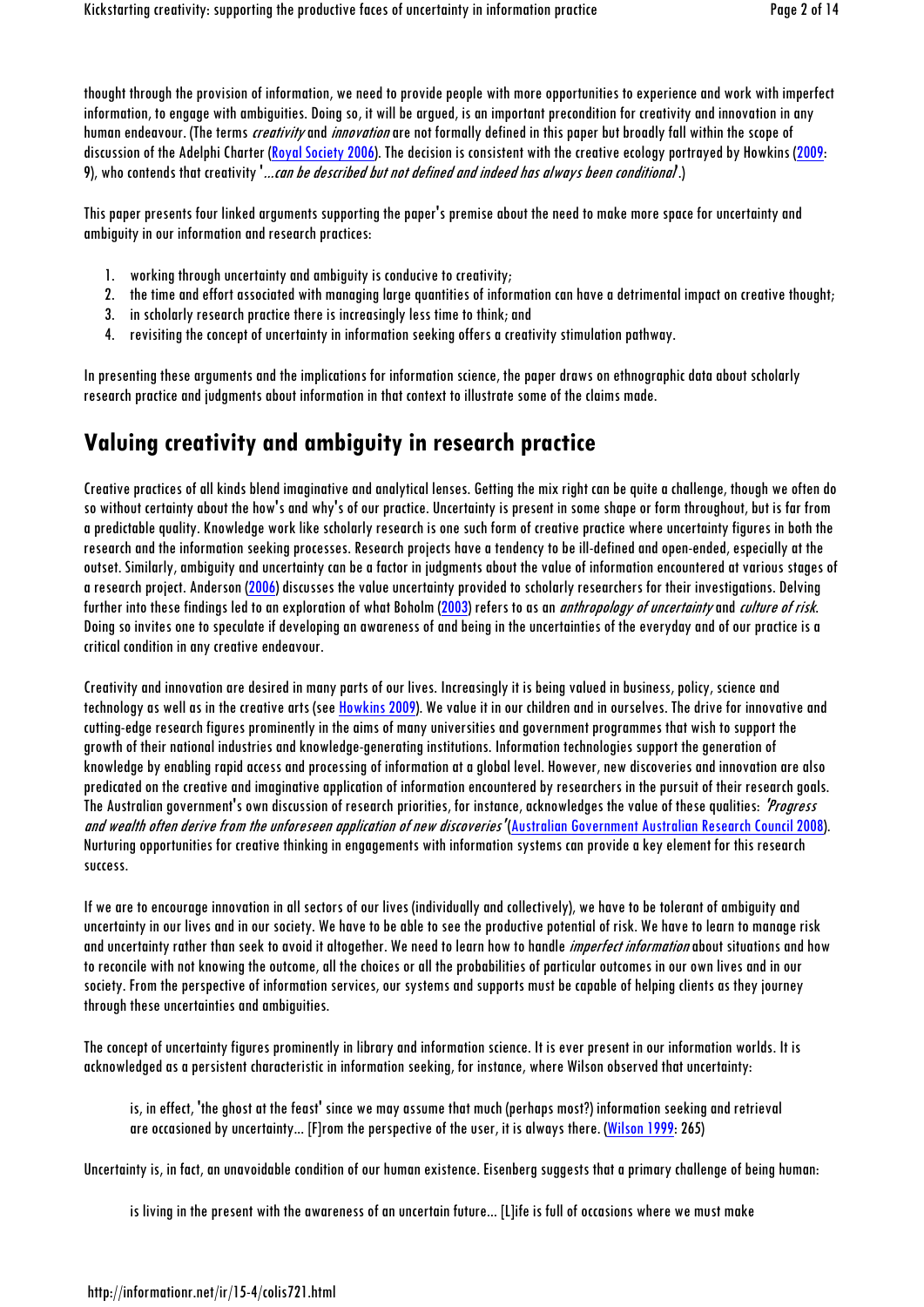important decisions with limited information. The fundamental indeterminacy of the future is an essential quality of human existence (Eisenberg 2001: 534).

Eisenberg is one of a growing number of researchers - from a diverse range of disciplines - suggesting uncertainty should be framed more positively. He speaks of uncertainty in relation to 'building a mystery. The process of 'being in uncertainties' is, such work would suggest, an important factor in creative practice. Lowenstein (1994) suggests that the act of satisfying curiosity (working through the mysteries so to speak) is pleasurable but not without risk. This paper expands upon earlier work showing that working through uncertainty was beneficial to scholarly research practices (Anderson 2006) to explore the link between uncertainty in both an anthropological and information science sense and creativity.

#### **The concept of uncertainty in information science**

Generally speaking, there is no singular way to define uncertainty or to locate it in relation to similar notions like ambiguity, doubt, vagueness or imprecision (for further discussion of various taxonomies of uncertainty see: Parsons 2001: Chapter 2). It is no different in information science research, where uncertainty takes on many different meanings. The focus in the design and evaluation of information retrieval systems, for instance, is often premised on reducing uncertainty. Information seeking research draws attention to the uncertainty in the experiences of the searcher, with discussion of the anxiety that can be associated with it and strategies for assisting people in this situation. One common thread across perspectives on this concept within library and information science however is the close link to judgments of information.

Increased interest in understanding how people work with these systems and with information more generally extended study of the embedded character of uncertainty in many aspects of information practice. Research in this direction, for instance, showed that information seeking can produce as well as reduce uncertainty and that in many instances, working with and through rather than avoiding uncertainty was a productive path (for further discussion, see Anderson 2009). It also became clear that rather than an inherent uncertainty, it is the perception of uncertainty that impacts on information practice.

Within scholarly research activities, working through uncertainty is a mediating strategy detectable at four levels of the ethnographic investigation reported in Anderson (2006):

- engaging with information requirements;
- immediate search:
- retrieval activities associated with search; and
- overall outcomes of task.

There was an embedded, interwoven quality to the expressions of uncertainty witnessed in this earlier research. It demonstrated that uncertainty and understanding intermingle, to the point that clarity about one aspect emerges while challenges surface about others. Earlier reports about this work (Anderson 2006) presented illustrations of spectra and degrees of certainty and uncertainty, relevance and non-relevance, and knowing and not knowing, present in the research and information practices of the informants. The desire to explore these findings further led to the present examination of the link between uncertainty and creativity.

The features of uncertainty in action reported in that earlier work that are of most significance for this paper include (the names anonymise the actual respondents):

Judgments of partial relevance serving as a trigger for selection: 'It's not exactly on that topic, but it does help me in that kind of building a picture of - you know, what's the field like. So, you know it's a good thing to have…' (Catherine)

Both fascination and frustration being present at the margins of understanding about a topic (*horizons of* understanding): 'Again, where do you draw the line? There is a literature on mêmes and mnemetics and I'd be loathe to go beyond that unless I could see a particular relevance in an article to do that. So, I'm not going to do that with that one'. (John)

Dynamics of tolerating risk and uncertainty: *'I mean it might sound silly that over the space of five days the criteria can* change, but... you know, the other pressures on my time are much more present and immediate and pressing and that sort of focuses my mind in a completely different way'. (Catherine)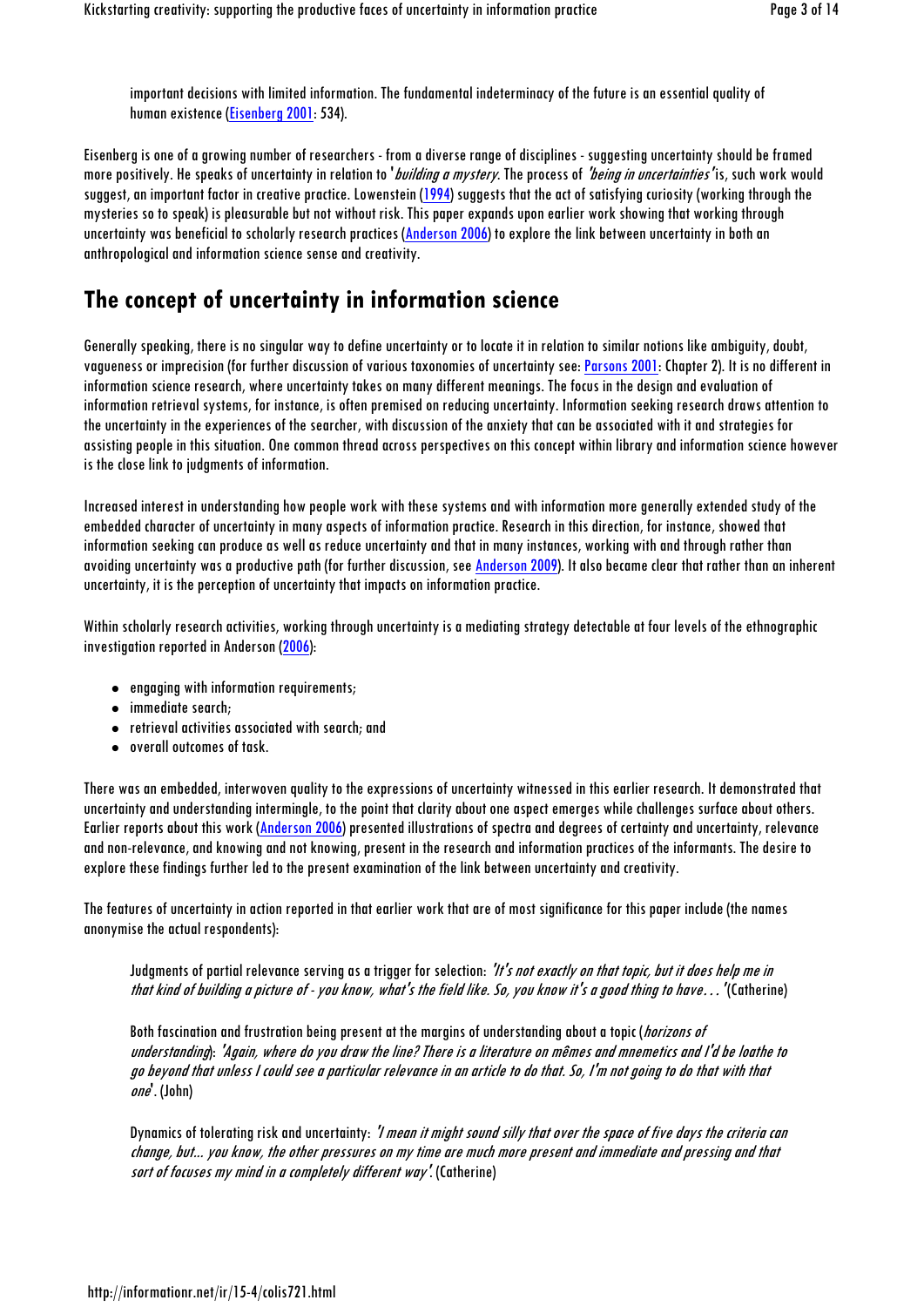Tolerating rather than avoiding uncertainty figured prominently in these informants' information and research practices, which amplifies Kuhlthau's (1993) discussion about uncertainty in information seeking. Desirable uncertainty appears to emerge through the interplay between productive and seemingly unproductive forms of uncertainty. During the two-year lifecycles of these informants' projects that were part of the ethnographic investigation reported earlier, specific moments of innovation and breaking new ground appeared collocated with active engagements with the uncertainties manifesting themselves at that time. In this way, the experience of uncertainty played a critical role in the creative, innovative activity of the informants. More than accommodating uncertainty, their experiences illustrate how tolerating ambiguities and uncertainties might kickstart creativity. Later sections of this paper will return to these findings to provide illustrations of ways that the behaviour witnessed in this earlier research might provide a *creativity* stimulation (Bawden 1986) pathway.

#### **Uncertainty and risk in the human condition**

Moving through the stages of uncertainty in many situations plays a critical role in providing us with a sense of satisfaction and motivation. Risk taking at individual and collective levels propels us forward as creators, adventurers and discoverers. Intellectual curiosity drives discovery. Furthermore, at a certain point, too much certainty about a situation or about information is very counterproductive because it stifles us and can remove our creative side. This section of the paper builds on work from psychology and social anthropology showing that experiencing risk and uncertainty nurtures our creative and innovative practices.

Words like risk and uncertainty have permeated the media and even everyday conversations in recent times because of the global financial crisis and the backlash that has impacted on so many at personal and national levels. In this climate, there appears to be a tendency towards certainty and assurance in so many parts of our lives. Risks, it seems, need to be ascertained as reasonable and measured. Nevertheless, there is also growing evidence that even in such climates, we recognize that too much certainty is not what we are after either.

Boholm (2003) defines risk as a situation or event where something of human value has been put at stake and where the outcome is uncertain. This view shows the intertwinings between uncertainty and risk and illustrates that it has a very individual interpretation. Essentially, it is the perception of risk or uncertainty that is at issue. Both are socially constructed phenomena, intersubjectively produced and culturally located. Judgments of good or bad risk are in fact a matter of perception and perspective. Perception and social identity are powerful determinants for the tolerance of risk and uncertainty collectively and individually. Our sense of self and the way we wish to see ourselves in relation to particular social groups informs the way we approach risk and uncertainty. For instance, Eisenberg (2001) and Zaloom (2004) point to ways our sense of self can lead to productive forms of risk taking.

We can also see how perspective comes into play, because what I value may not be what you value and the degree to which I hold that value dear can change over time. When I have to put that to the challenge, maybe I will revisit the values previously established. The other aspect that is important here is that this is always a very everyday life type of experience. It is not something that is necessarily part of a catastrophe or an exceptional moment. This is something that we deal with in the every day and in that everyday sense we can have unexpected pleasures but also pain. This everyday uncertainty is an aspect that is very interesting.

The sense of control we feel we have or need has a great deal to do with how we perceive risk and uncertainty. The locus of control may explain why so many people consider flying riskier than driving, even though statistics would suggest otherwise. Conversely, when we can make the decision to push ourselves to the limit, in thrill seeking or adventure sports, for example, risk can become a fun or pleasurable experience. There are of course risks and uncertain situations that seem to have little creative potential: risks to family security (e.g.: job loss, housing concerns), to health (e.g., surgery, illness), or to personal security (e.g., crime, terrorism). However, even in these instances, judgments vary greatly with regard to where a particular individual draws the line in terms of threats to their security and acceptable risks. A review of research into terrorism threats, for instance, found great variance in terms of the perception of risk and potential terrorism threats within different communities at different points in time (Maguen *et al.* 2008).

Beck (1992) describes risk as a state between security and destruction. He is not suggesting that risk has to be negative but many current discussions drawing on his construct of the risk society tend to suggest that it is a pessimistic view because risk is a sign of trouble and trauma. The uncertainty that Beck appears to be talking about involves a lack of knowledge and challenges in terms of how information will become available and whether it can become available. Nonetheless, even Beck debates Beck in this point (Beck 2000). In some of his recent work he has taken issue with the pessimistic interpretation people have made of his conception of the risk society. He talks about the opportunities of the "bads" (Beck 2000: 226). So even in the bad there is opportunity and it is that opportunity that is worth examining in relation to links between creativity and human responses to uncertainty.

Boholm (2003) and Malaby (2002) suggest we need to view risk in more nuanced ways, as neither simply objective nor subjective. Risk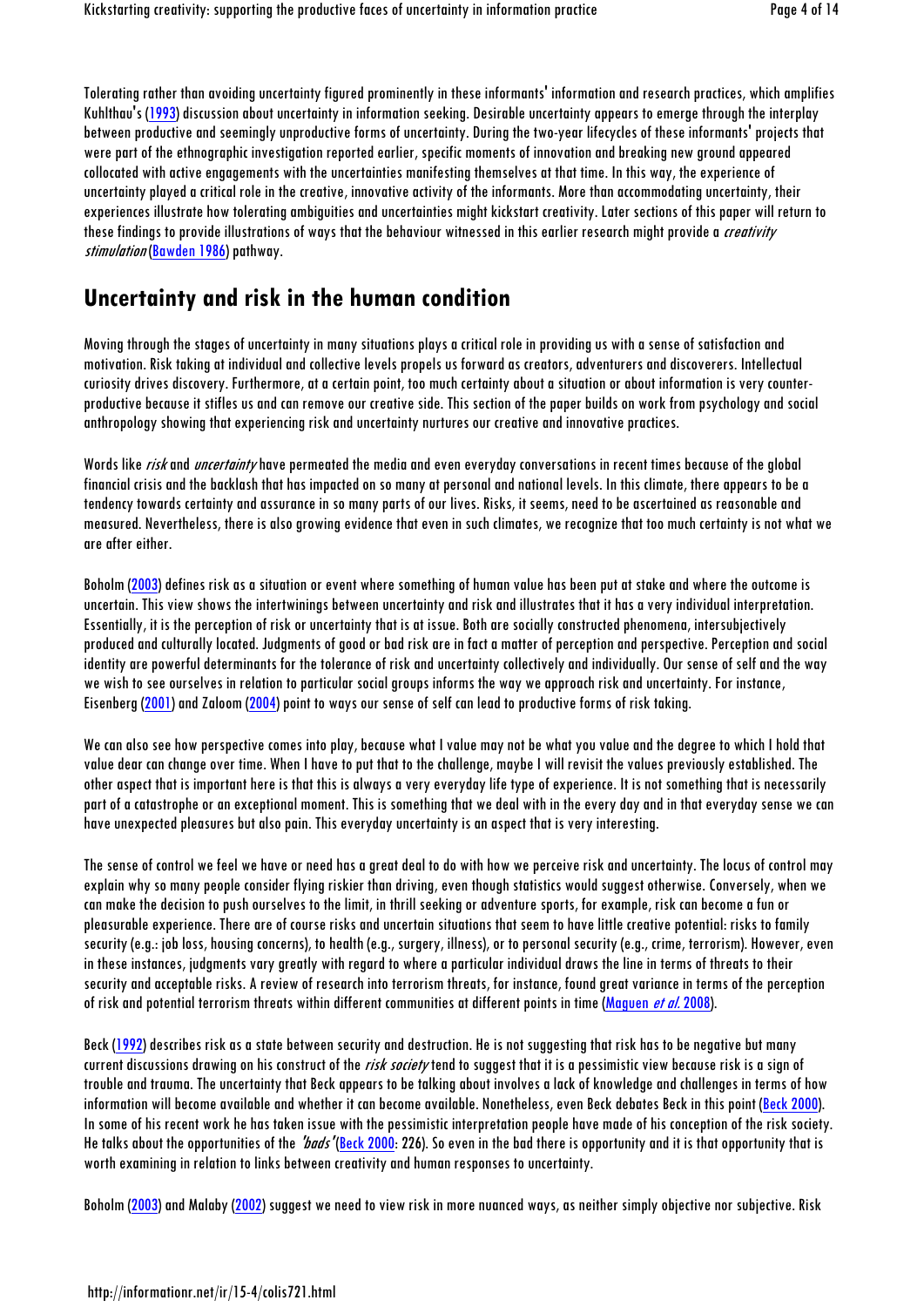and uncertainty are linked - when something of value is at stake, uncertainty can relate to the chances of a negative outcome and the nature of the outcome itself. People work on ways to overcome, manage, or deal with the uncertainty and risk experienced in their lives on a daily basis. Malaby positions risk and uncertainty as an important element of our sociality: '... it is through the engagement of indeterminacies, rather that their minimization or resolution … that one may socially demonstrate one's place vis-à-vis chance, and by extension, one's place in relation to others in the world (Malaby 2002: 284 as cited by (Christensen and Mikkelsen 2008: 113). This perspective is a critical departure from assuming risk is necessarily dangerous or destructive or that uncertainty needs to be avoided or eliminated.

Thus, we can see uncertainty as a fundamental experiential realm of human existence associated with tolerance and risk-taking. In fact, it is through the experience of risk and uncertainty that we learn to identify how much we can individually endure. While uncertainty or risk is not inherent, research suggests that when an individual threshold is reached, the negative emotions can overpower us. At moments when uncertainty and risk seem too much to bear, these powerful emotions diminish any opportunity for exhilaration and the pleasures of uncertainty (Wilson, et al 2005). This anthropological stance helps us to appreciate that everyday life is characterized by uncertainty - and that uncertainty can bring unexpected pleasures as well as pain.

Research in social cognition (Wilson, et al. 2005) draws attention to ways that uncertainty can prolong pleasure. We are highly adaptive in situations when we encounter new information; predictable or known elements become background so that our attention can remain uncluttered and prepared to deal with the unexpected. Wilson, et al., explain that predictable events evoke less intense emotions than unpredictable events, which can lead to a pleasure paradox: we are driven to understand the causes of events in our lives in order to make them more predictable, but trying to make sense of positive events can also make them less enjoyable.

The attempt to make sense of the event (working to explain an event to ourselves) reduces the emotional power - positive as well as negative - of the event. In this way an extraordinary, attention-demanding event turns into one that no longer requires attention and consequently no longer triggers intense reactions. When we face the uncertain, we respond with intellectual curiosity and behaviours associated with making sense. Certainty reduces the pleasure associated with a positive event, but because this isn't often recognized by us in some circumstances we actually diminish the pleasure by looking for certainties rather than accepting the uncertainties that can actually prolong the pleasure. Wilson and colleagues (2005) speculate that we do not always resolve this paradox optimally because uncertainty is so often associated with anxiety, worry, and difficulty in adapting to new environments. This emotional response is one reason we often strive to reduce uncertainty in our lives. People who succeed in reducing uncertainty about traumatic events, for instance, do better emotionally and physically than people who do not. Writing or talking about it is often part of successful sense making in such situations. Clearly in a traumatic situation we want to do this; this human capacity to make sense speeds recovery. But what of the positive events that might bring pleasure and joy? Wilson and colleagues found that in situations where the ability to make sense of a positive event is inhibited, the pleasure surrounding an event could be prolonged. Sometimes a moderate amount of uncertainty is beneficial, but because notions of positive and negative are subjective to a degree, the intensity of the response varies. Each of us will interpret events differently; but managing and even tolerating rather than avoiding uncertainty is shown to be productive.

Risk reaps reward and so there are many examples of the productivity of risk in human practice. There are people who make the choice to actively engage with risk, some physical (e.g.: extreme athletes) and some economic (e.g., financial speculators). Zaloom explored the productive life of risk through fieldwork on the trading floor of the Chicago Board of Trade, a major global financial futures exchange. Zaloom describes the '*fine balance necessary to work with risk* (Zaloom 2004: 382) and explains that it involves working with norms of risk management that are generated (in her context) on the trading room floor to the extent that self-definition and group-formation coevolve: *'Active engagements with risk are a locus of self and space in contemporary economic and social life* (Zaloom 2004: 384). Here we find a conundrum of risk and uncertainty and the mixed bag of perceptions of both across situations and cultures. The concept of risk can be understood as a framing device, allowing us to transform it from '...an open-ended field of unpredicted possibilities into a bounded set of possible consequences' (Boholm 2003: 167). Risk can be conceptualized and managed in different ways across communities, cultures, organizations. Looking at the productivity of risk draws attention to ways that some people see it fitting into their work and their self-defining behaviour.

As Eisenberg (2001: 534) suggests, mystery gids creativity: 'How we respond to the fundamental uncertainty of life shapes everything we do and is driven by how we think about our place in the world, our sense of identity'. From this research we can see that emotionally, intellectually and physically, humans need some form of risk and uncertainty for motivation, interest, excitement and intellectual curiosity,. all of which are ingredients for innovation, creativity and imagination.

#### **The role of creativity and unplanned information encounters in 21st century scholarly work**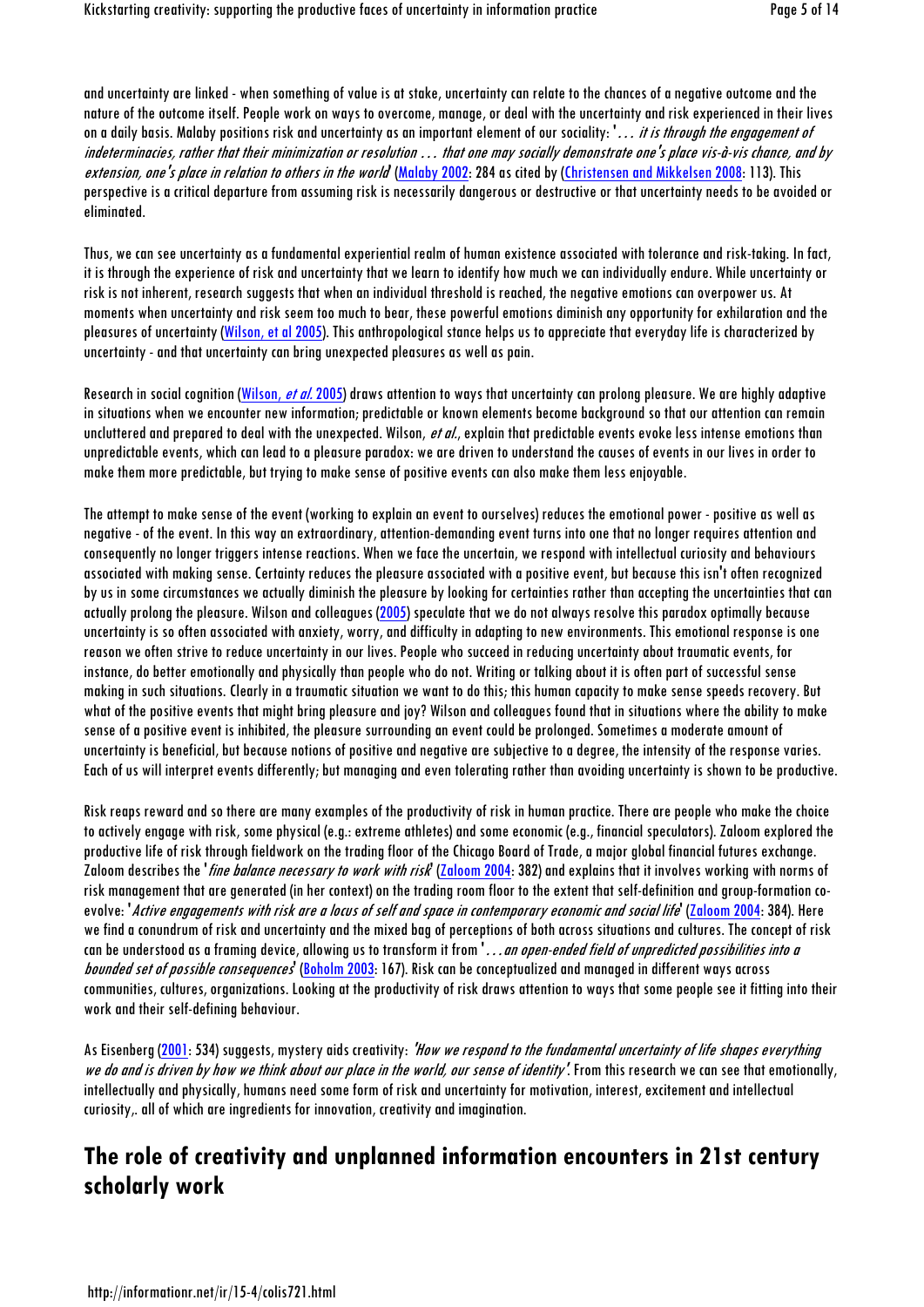In the digitised and networked climate in which scholarly research is undertaken, the abundance of information and communication technologies available to provide efficient and effective access to potentially useful information can lead one to assume technical developments are a key element in research success. However, technical developments must go hand in hand with information strategies that can help researchers reach their full potential. Increasingly these critical information processes are shaped by systems and supports well beyond the control of the researchers affected by them. We are becoming aware of present and potential discontinuities between the tools being devised and our capacities for working with them in ways that best support human creativity (Levy 2007; Shneiderman 2002).

Scholarly research is a highly creative, interdisciplinary undertaking conducted in an increasingly diverse range of settings. A number of studies describe research work as growing increasingly fractured, distributed and diverse, in terms of tasks as well as location of practice (Agre 2002; Houghton 2003; Wright *et al.* 2003; Ylijoki 2004). Studies such as these have demonstrated that research work has changed because of greater use of information technologies. Herman (2001: 387) argues that while in the early 21st century the creative core of research activity remains constant, technological advances dramatically alter the processes and context of this work. His observations echo those of researchers in information science like Bruce (1996), Ford (2004), Levy (2007), Palmer *et al.* (2007), and Tenopir et al. (2003). As research continues to become more interdisciplinary, interactive and dispersed in nature, it becomes critically dependent on emerging computer and communication technologies.

The creativity associated with research relies on the effective provision, processing and manipulation of information at all stages of a project. However, even in Bush's 1945 essay we can find concern about the amount of time and effort involved in exploring and evaluating potentially useful information and the detrimental consequences such efforts might have on opportunities for creative thought. It is reasonable to assume that as information collections continue to grow in scale and complexity in the 21st century, these concerns are even more pertinent for us. Thus, we can see a long-standing concern about the impact that time and environment can have on creative efforts and original thinking. Bush (1945) writes about the desire to support human thought by facilitating access to all the information related to the matter at hand. Levy interprets Bush's memex as an attempt at automating the more routine aspects of information practice to free up more time for creative reflection (Levy 2007: 239, 248). Such a reading is in keeping with Ford's (1999) assertion that both convergent and divergent thinking are necessary for scholarly success.

Research is a creative activity described by Ford (1999), Bawden (1986) and Foster (with Ford 2003) as involving original thought, lateral thinking, and a certain amount of serendipity. Fine and Deegan (1996: para 5) define serendipity as '...the unique and contingent mix of insight coupled with chance'. Many key discoveries include such elements, in particular serendipitous or fortuitous discoveries or connections: the *'flash of insight when things come together'* (Ford 1999: 532). The literature provides numerous illustrations about serendipitous discoveries that have proven to be critical turning points in their respective fields (see. for example: Bawden 1986; Ford 1999; Foster and Ford 2003; Konecki 2005; Weeber *et al.* 2001). Such illustrations highlight the value across all discipline areas of serendipity and unplanned encounters with information for building connections, discovery and creativity.

Greater use of digital libraries has been found to limit the opportunities for informal explorations of information. Browsing, for example, has often played an important role in information seeking fields (e.g., Bawden 1986, Gup 1997; Levy 2007, O'Connor 1988, Toms 2000b) and is often associated with the unanticipated discovery of related items and ideas. Foster and Ford (2003), for instance, found serendipity emerging as an important aspect of how researchers encounter information and generate new ideas. Unfortunately, to avoid drowning in information we often end up cutting out this part of the search process. Filters and document rankings used to limit the enormous search sets available through globally networked databases have been found to reduce the number of paths available for discovery and connection building (Foster and Ford 2003: 323; Gup 1997). As Gup laments: *'We settle for information at the expense of* understanding and mistake retrieval for exploration<sup>t</sup> (1997: A52). Thus, ironically, increased access to information has in some ways closed the door on a key element of the creative process.

The interactional qualities of serendipitous and unstructured encounters with information play a critical role in all areas of scholarship: hard science as well as qualitative research (Fine and Deegan 1996; Ford 1999; Konecki 2005). Information systems that do not support such behaviour may have a detrimental effect on the nature of the creative practices associated with research work. Consider the following:

- The language used to describe concepts greatly impacts the connection building associated with creative thinking (Bawden 1986: 205). However, the general language and construction of conventional databases does not match the humanist's approach (Bates, 1996, 2002);
- Information retrieval systems favour convergent information processing, matching representations and looking for similarities between entities. However, the complexity of research and information practices leads to a non-linear, dynamic process that involves balancing divergent thinking with the convergence of ideas (Budd 2004:451; Ford 1999:528);
- Time pressures and workloads make it difficult for researchers to make time for "reflexive knowledge." (Ylijoki 2004). However,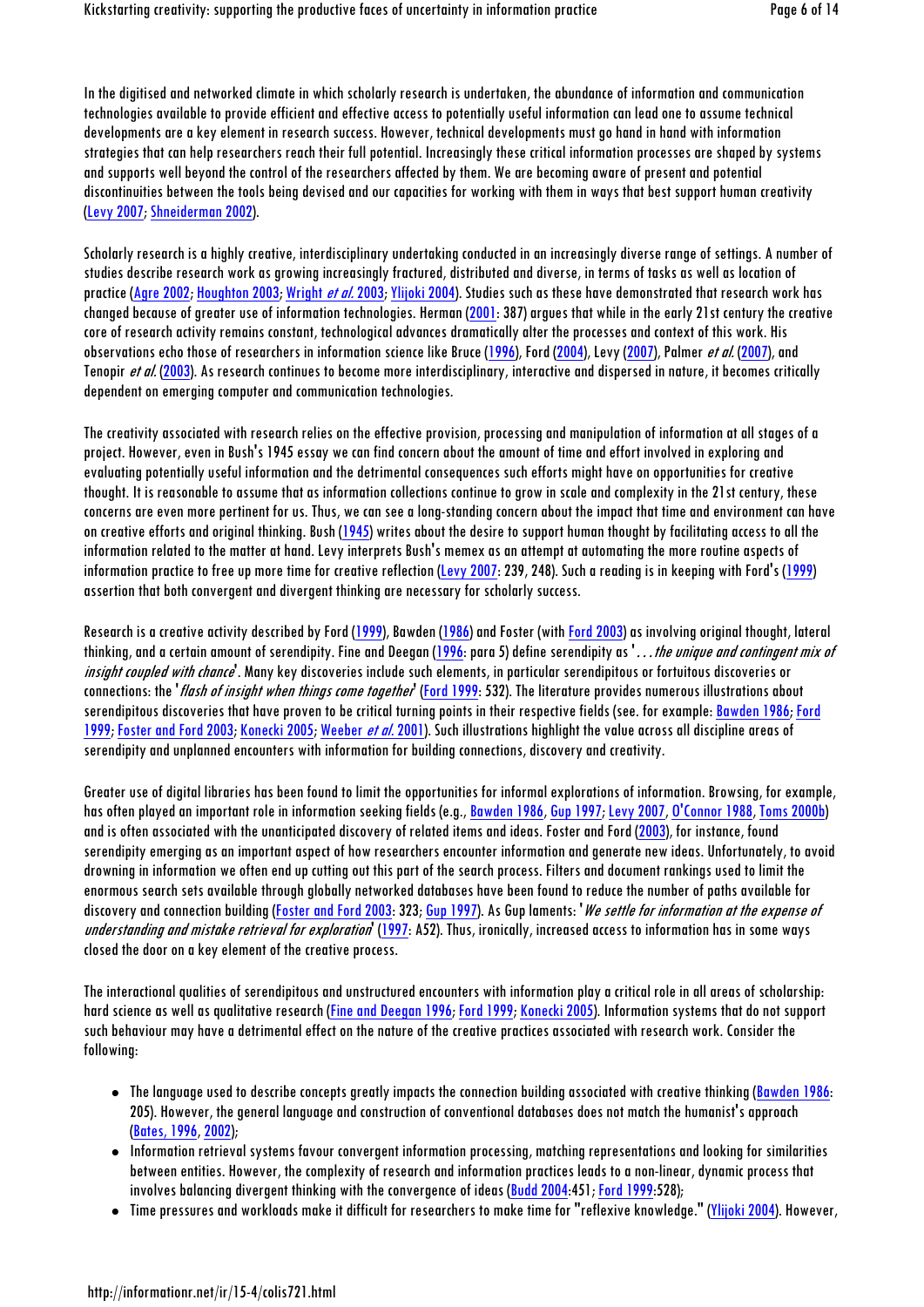when working with information systems, people do not always know how to articulate what they are looking for and may need time to articulate their ideas (Anderson 2000 and 2005);

 Academics often overlook serendipity or appear reluctant to admit to the role it has played in their research (Anderson 2003; Foster and Ford 2003: 335).

From such illustrations, it is possible to imagine that lost opportunities for serendipity, browsing and unstructured explorations could have alarming consequences for research creativity.

Levy points to a seeming paradox about our contemporary information practices: "...that we are losing the time to look and to think at exactly the moment we have produced a remarkable new set of tools for scholarly investigation and communication' (Levy 2007: 248). He suggests that this paradox is attributable to information cultures that privilege *'fast-time activities'* at the expense of the slower: 'Certain activities associated with education and learning - searching for information, collecting and superficially reviewing it - can be speeded up, while others - sustained reflection and contemplation - simply cannot'. The intensification of such 'more-faster-better practices' has destructive consequences for contemplative scholarship and for allowing the time so essential for creative reflection. In his examination of creativity in educational contexts, Claxton (2006) makes a similar argument when he points to the difference between thinking and acting quickly and thinking and acting slowly and the need to have the ability to know which kind of thinking to choose at any given time. Thinking and acting slowly, he suggests, is particularly crucial for supporting creativity in projects that are ill-defined and indeterminate in nature; an apt description of the information and research processes characterising many university projects.

Recent discussions about creativity place emphasis on the role of autonomy, openness to new possibilities and lifelong learning (Howkins 2009; Csikzentmihalyi 1997). Looking beyond the qualities of a creative individual to the creative milieu, Howkins points to diversity, collaboration, fluidity, fuzziness and emergent thinking as the systemic characteristics needed to support creativity (Howkins 2009: 42). Ideally one would find these qualities in the institutions where research is undertaken as well as in the information systems in use. Discussions such as those reported in this section remind us of the potential obstacles to working creatively in today's digital information landscape. In pursuit of more effective information systems, we are invited to ask: effective in relation to what? Supporting fast and efficient access to large quantities of (potentially) relevant information is not the same as supporting creative connectionbuilding in relation to the information the system enables us to access.

#### **Creativity and information systems**

The interplay between information systems and the creative process has long been the subject of discussion in the information sciences. In his early work about ways information systems might support creativity, Bawden (1986) speaks of the difference between targeted and discovery practices. Ford (1999) discusses the implications of the different roles played by divergent and convergent thinking. Campos and Figueiredo (2001) present ways that software agents can induce serendipity.

Bawden (1986: 207) highlights eight aspects of information handling premised on observations about the conditions that aid research creativity:

- recognising or creating patterns;
- identifying analogies;
- interdisciplinary contact;
- dealing with false knowledge;
- identifying exceptions/inconsistencies;
- favouring chance;
- random stimulation of ideas; and
- temporary suspension of evaluation.

O'Connor writes about *'creative navigation'* as the exploration of the contents of a database '...seeking a 'eureka' situation'(O'Connor 1988: 204) where the discovery of new concepts, connections and syntheses are stimulated by browsing the attributes of the documents in the collection. This kind of navigation calls for the generation of alternatives to "shake up" the personal store of knowledge and judgment about the relevance of information. Bawden's (1986: 205) discussion of chance encounters flags the power of information potentially divorced from the problem at hand, which a researcher is unlikely to encounter if searching is restricted to closely-focused relevant information. For O'Connor such browsing is a necessary creative activity for people working "at the frontiers of knowledge" (1988: 205) where there is need for information environments that are '...not anchored to existing knowledge or relationships<sup>t</sup>. Thus, serendipitous discoveries are not matters of blind luck but rather a consequence of supporting the divergent thinking that enables a person to rely more on their own self-knowledge when working with document attributes (O'Connor 1988: 206).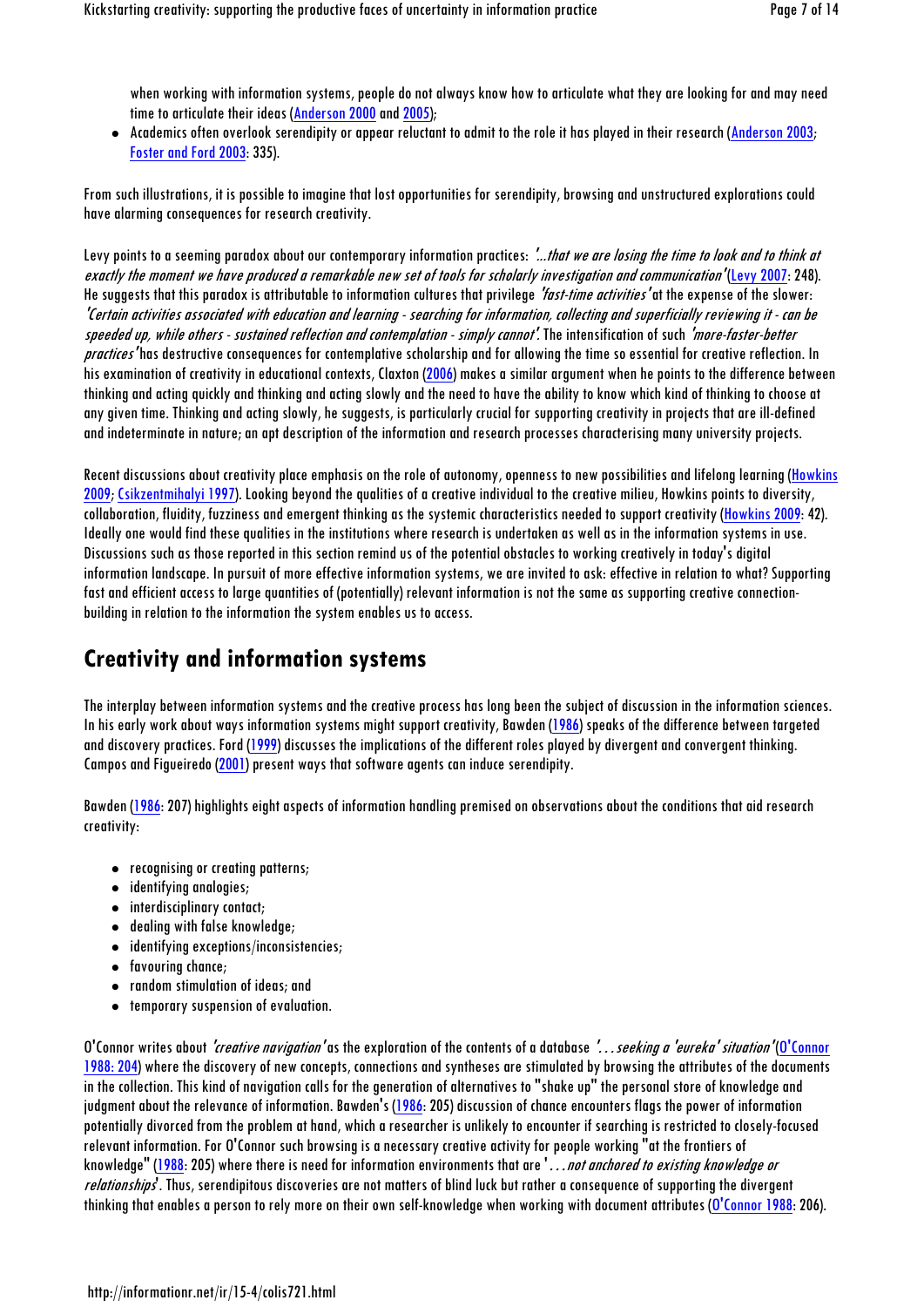Increasingly Web-based information systems have been able to make space for such serendipitous, unplanned information encounters. From Google's *I'm feeling lucky* feature and Web sites like *stumbleupon.com* through to the serendipitous information retrieval developments for digital libraries (e.g., Toms 2000a) and software agent prototypes like Max (Campos and Figueiredo 2001), we can find many illustrations of ways that Web-based systems can support unplanned, non-purposive information encounters. Similarly, the datacrunching systems used for large-scale collaborations and data-sharing have the potential to convert chaotic noise into meaningful signals. Schrage (2004) sees this as a way to increase the opportunities for inspiration that are critical for research innovation. He turns Pasteur's well-known aphorism on its head: rather than chance favouring the prepared mind, he contends that prepared minds favour chance. 'Innovators will spend less time designing clever experiments to generate data and more time scouring the data to generate hypotheses' (Schrage 2004: 16). In many ways, Schrage's one-page snapshot about the value of data-driven statistical techniques is reminiscent of Bush's 1945 vision for information systems. However, cultivating chance and providing opportunities for inspiration through efficient data crushing is only part of the story.

Increasingly ubiquitous Web 2.0 features support the community participation, collective intelligence and knowledge sharing associated with a creative milieu. However in many ways, the dynamic, non-linear qualities of research work and the information seeking associated with it remain difficult to support and sustain. Finding the information is one thing, engaging with the content in ways that support the creative thinking that Bawden, Ford and Levy describe is not necessarily resolved with technological developments. As Levy (2007) most notably points out, the abundance of information potentially available for research work places the thinking time associated with new research directions at risk.

As Ford contends (1999, 2004), successful research inquiry requires both convergent and divergent thinking. Despite advances in system design (e.g., Eaglestone *et al.* 2007), supporting divergent thinking stills seems difficult for information systems to support. Toms (2000a), for example, groups the ways that people acquire information when working with digital libraries into three categories:

- through searching for information about well-defined and known objects;
- by looking for information about an object that cannot be fully described but would be recognised when encountered; and
- from serendipitous, accidental or incidental discoveries of an object.

The first category corresponds most directly with traditional retrieval. The associationist nature of Web engines, the capacities of metacoanitively aware information systems (Gorrell et al. 2009) and tools facilitating online browsing as opposed to searching appear to have greater potential to stimulate creativity (e.g.: Eaglestone *et al.* 2007, Toms 2000a and b). Context-aware systems help support the remaining two, although as both Toms (2000a) and Campos and Figueiredo (2001) illustrate, the non-purposive qualities of serendipitous encounters present many challenges. In all these developments, there remains a tension between promoting sharing and access to abundant information and enabling the contemplation so valuable for creatively working with information accessed.

There remains a gap in our understanding of how we might balance the accommodation and support for the extemporaneous, fluid practices characterising creativity with the efficiency afforded by information systems and information management tools supporting searching and the '*high levels of planfulness*' (Gorrell *et al.* 2009: 457) equally important when working with information and ideas. Bawden (1986: 208) points to four kinds of information particularly supportive of the creative process:

- 1. interdisciplinary information;
- 2. peripheral information;
- 3. speculative information; and
- 4. exceptions and inconsistencies.

Such information is more conducive to divergent thinking because it is less likely to conform to the established understandings of the person exploring that information. In a traditional information system, these qualities would tend to be filtered out of material identified as relevant to an inquiry. Context-aware systems like those described in the works cited above succeed in remedying this earlier system limitation; but given the potential for gathering large amounts of information, it is still a challenge to juggle all the information that might be potentially relevant. In Anderson (2000, 2005), for instance, one of the informants struggled to strike the right balance between casting the net wide enough to exploit potentially valuable interdisciplinary and peripheral connections and narrowing his explorations and analyses sufficiently to reach his research milestones. Working with divergent information may be a valuable component in research work, but as digital information systems expose us to ever larger collections of potentially relevant information, it becomes ever harder to make time available for such contemplative scholarship.

When and how do we support both the convergent and divergent practices? Does supporting the convergent practices more often associated with targeted searching necessarily imply constraining the divergent ones more often associated with discovery and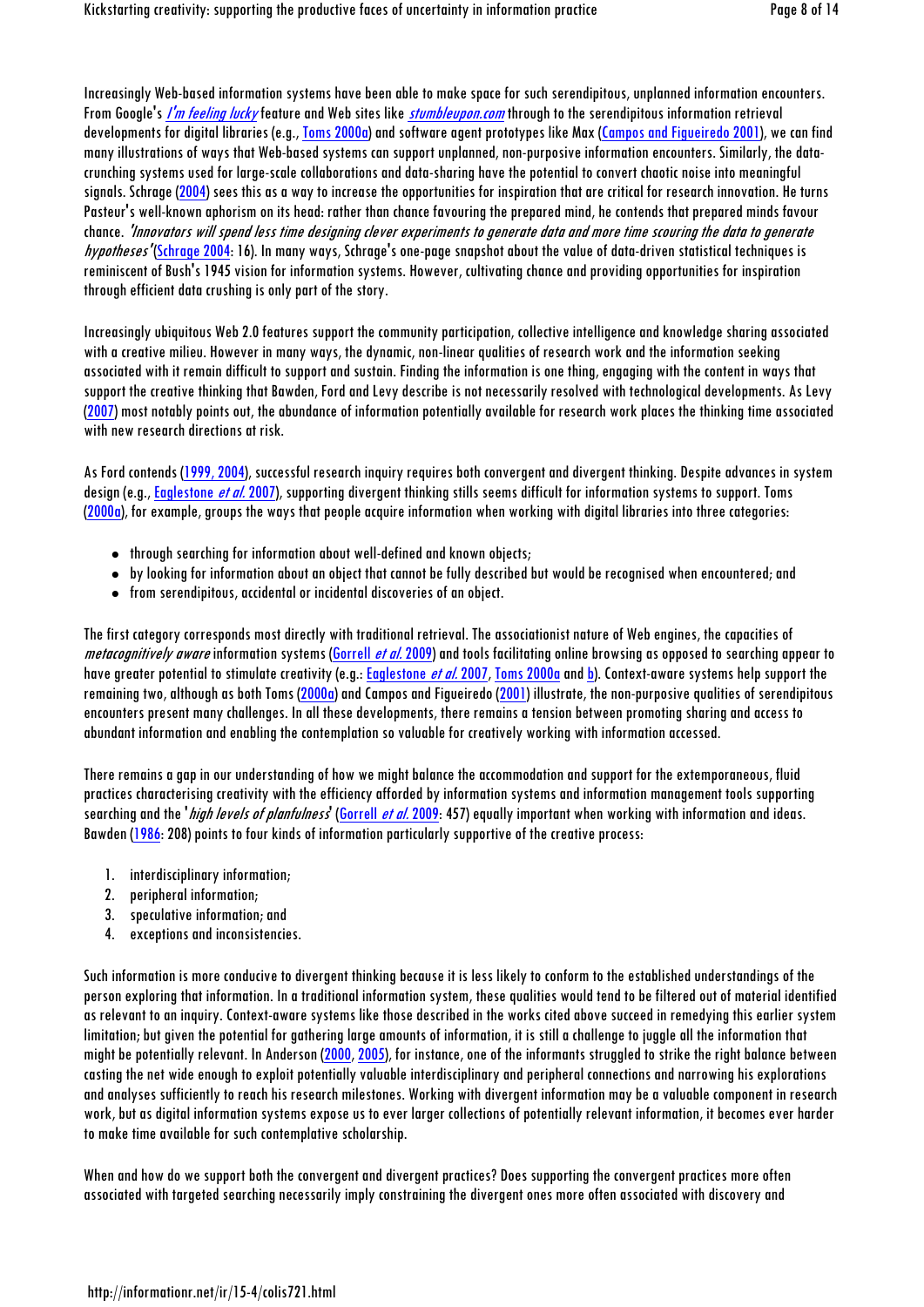creativity?

## **Expressions of uncertainty in information seeking: a creativity stimulation pathway?**

There is no doubt that advances in digital information systems have enabled greater access to information on a global level or that they have increased our capacity to process large amounts of information efficiently. However, observations like Levy's (2007) that these increasingly efficient and crowded information environments leave us with "no time to think" leads us to speculate about the implications of this information system use for the creative information processes so often associated with research discoveries and the interplay with the way information is discovered, selected and used. The programmemed serendipity that Campos and Figueiredo (2001) describe supports the exposure to new information but what of the thinking time that is necessary to interpret and analyse potential connections provoked by these new insights? Supporting unplanned or accidental encounters is by the very character of such information practices difficult to embed in a programme or into human practice - nor should it be overly programmemed or planned. However, we can make time for such practices by finding ways that might make it easier to identify situations where it might be particularly fruitful for a researcher to make time for less structured information explorations or for information supports (system or human) to encourage such practice.

Can the uncertainty experienced by a searcher (or researcher) be a marker for a potential "creativity stimulation" pathway? In light of the findings reported earlier about uncertainty in scholarly research (Anderson 2006), it has been particularly interesting to revisit earlier research in information science about ways that information systems (and services) might stimulate creativity. Investigations of creative information processes by Bawden (1986), Ford (1999) and Eaglestone *et al.* (2007), for example, pursued the issue from a systems perspective. Levy (2007: 248) suggests that there is a need for more nuanced understanding of the different modes of thinking involved in scholarly work and ways that support for the non-creative dimension of thought might buy more time for creative reflection. The discussion in this paper is part of an ongoing investigation about the human and contextual dimensions of these processes, in particular ways that our creative practices and scholarly research might best be supported individually and institutionally. This paper extends the concerns of these earlier researchers by asking if the reduction of uncertainty (the generally accepted goal when designing an information system) is cutting off opportunities to deal with the divergent thinking found to be so important for scholarly success and research innovations.

As our information spaces grow increasingly crowded with digital access to greater amounts of information, does the time and effort involved in exploring, evaluating and working with this information privilege an established perspective and convergent thinking? Are we crowding out the opportunities for the sensemaking involved in divergent thinking? O'Connor briefly mentions an association between uncertainty and creative activity when he points to the findings from the psychologist Frank Farley that a creative person is one who '...lives on the edge of uncertainty, thrives on novelty, and is tolerant of ambiguity '(1988: 204). O'Connor does not discuss the matter any further other than to allude to the contrast between this human quality and the limitations of the retrieval systems of his time to support it in Table 1 (1988: 208). There is much left to be explored about this uncertainty and creativity connection in relation to our present information practices. The ethnographic research leading to the writing of this paper, for instance, suggests that the expression of *uncertainty* may provide clues to situations where supporting that individual's movement through uncertainty could be particularly fruitful.

### **Uncertainty and the potential for creativity at the periphery of understanding**

This paper was in part prompted by an interest in the ways that people work with information at the periphery, the boundary between relevant and irrelevant, certain and uncertain, a central and a marginal interest. Anderson (2003 and 2006) illustrated that instances where informants moved from the known to explore the unknown were marked by feelings of uncertainty about information considered "marginal" or at the periphery of a topic area. Links to Bawden's (1986) discussion about the type of information required to kickstart the creative process appear particularly valuable for seeing how expressions of uncertainty in information seeking can provide opportunities for supporting people working with information at the margins of their understanding and embracing unplanned encounters with information.

Paying sufficient attention to information that may appear discontinuous with the matter at hand, Bawden argues, is invaluable for stimulating creativity (1986: 205-207). One way to make time for chance discoveries and lateral (or divergent) thinking might be to pursue information when there is some doubt about its relationship to the topic at hand or, in fact, to deliberately seek out such information (for instance, see discussion of DeBono in Bawden (1986: 207). Bawden (p. 214) makes the point that explorations of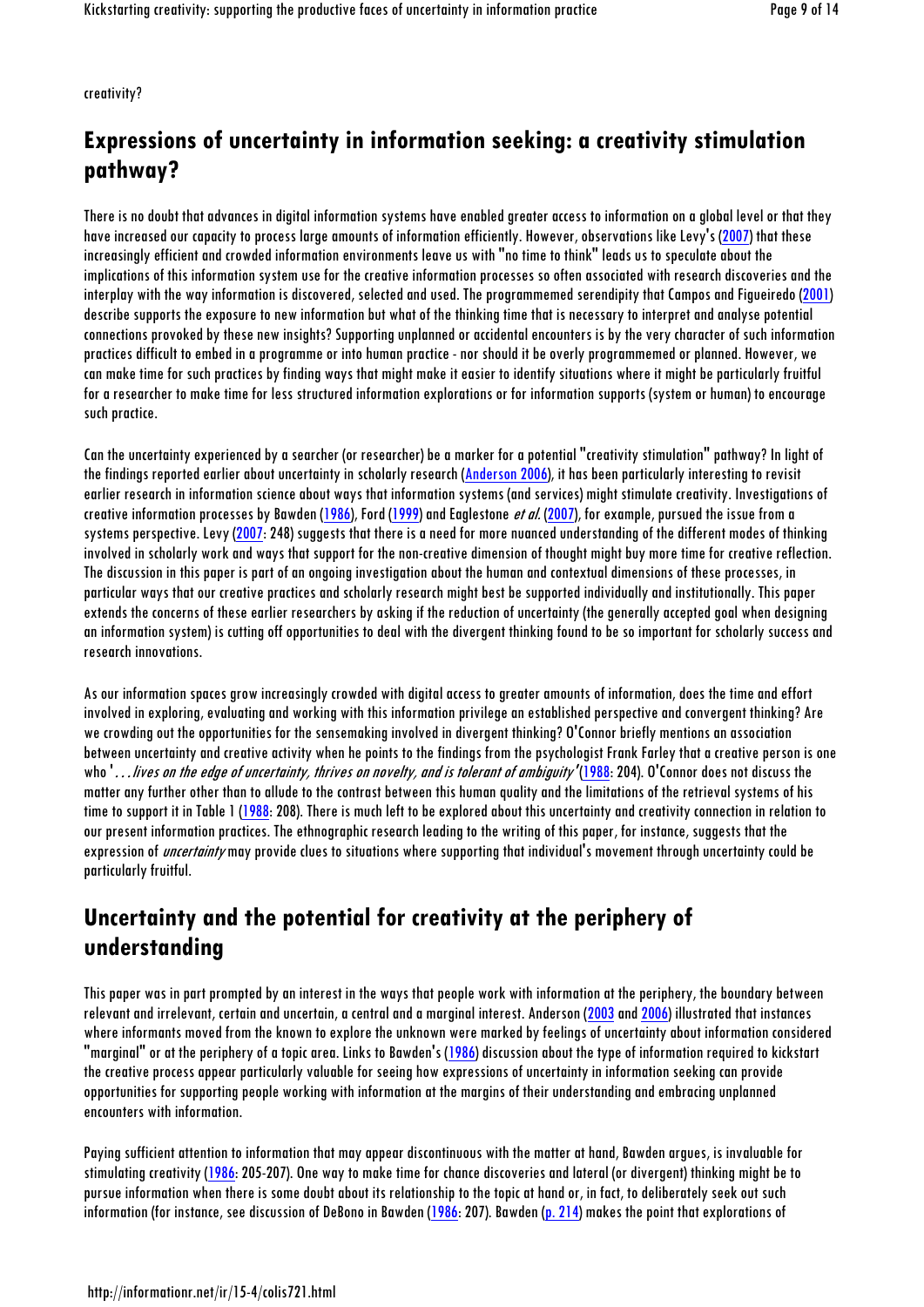peripheral and speculative material can be particularly fruitful aids to creativity.

This periphery is similar to what Schutz (1970: 10) refers to as the *'horizon of understanding'*. For Schutz, this horizon fiaures prominently in his discussion of relevance as a feature of our consciousness by which encounters with "new" information are related to what is already familiar to us. In determining the relevance of that information, we can see that engaging with uncertainties about that information is an important aspect of the process of making connections and understanding.

The experiences of relevance at this periphery can also be characterised by what Gendlin (2004) calls *thinking at the edge*. Claxton draws on Gendlin's technique as a way to encourage what he refers to as '*soft creativity*' and '*real-word kind of creativity*'. He makes the case for exploration at the margins of what one understands about a problem, suggesting that creative solutions involve '...a softer, slower kind of groping for a way of articulating something that is currently, tantalizingly, beyond our linguistic grasp' (Claxton 2006: 352).

If we extend this discussion of horizons and peripheries of problem areas to consider the process by which the line between what is in and *out* is continually drawn and redrawn, we can imagine the potential value in enabling deeper engagements with information judged at any given moment during the course of any search or research activity to be marginally relevant. Ford (1999: 538), for instance, speculated:

There may indeed be some chemistry in failed high relevance which results in creatively useful information clustering in the middle ranks of best match searches. It is possible that a mid-ranked document has just enough (but not too much) relevance to aid creativity without being so totally unrelated as to be useless. (Ford 1999: 538)

Judgments about partially relevant material signal opportunities where divergent thinking needs more support.

Even if an individual item is likely to prove "marginally relevant," the ideas that are drawn to a searcher's attention through the review of the representations can serve a more important purpose. When the informants in Anderson (2003 and 2005) discussed their selection decisions and relevance judgments in situations such as these, they spoke about more than simply the ideas emerging from their reading and search encounters. They described ways that they imagined these ideas and texts fitting into their work. Through their engagement with citations, abstracts, and papers, they spoke about what they were learning about their topics and the ways these encounters helped them frame their research. One of the informants (John) often spoke about finding *central* issues covered in *marginal* documents where his instincts about the treatment of the issues covered in a work were significant enough to compel him to pursue the idea further. Thus, the boundaries of his understanding, and his topic of interest, would continue to widen. Thus situations where a searcher or researcher expresses doubt or ambiguity about the value of a particular search topic, the themes judged to be relevant to a research project or the insights encountered can serve as stimulants for creativity and innovation.

A complex but intriguing aspect of judgments at the margins of understanding is the role played by intuition in decisions to pursue information beyond that limit. Personal feelings or reactions to ideas considered (by a searcher) to be represented in a document or document representation are combined with clues or triggers to help work out how far to go with marginally relevant information. Through the process of bounding and rebounding an area of interest the informants discussed in Anderson (2003, 2010) create a sense of the potential significance for their research interests. The intuitive leap or hunch is acknowledged as a potential pathway to creative thinking (Ford 1999; Foster and Ford 2003). Gendlin's (2004) discussion about the value of *thinking at the edge* offers a way of understanding the support needed to help someone in such a situation convert intuitive understanding of the matter at hand into articulations of that understanding comprehensible by an information system or human intermediary. In such instances, we can also imagine how having more time to think about the matter at hand; more contemplative scholarship Levy (2007) might say, could help someone find appropriate words to convey that understanding and find the language that earlier researchers (e.g., Bawden 1986, Ford 1999) point to as an essential part of the system support for creativity.

Putting together what has been presented in this paper about the conditions that can stimulate creativity and the value of working through uncertainty suggests that feelings of uncertainty or ambiguity about the relevance of information might offer clues about a potentially rich associative trail that one might pursue or instances where taking risks to pursue an unplanned path might be particularly rewarding, especially if an intuitive sense about that information contributes to the curiosity factor (for more discussion, see Anderson 2010). Furthermore, there is evidence to suggest that thinking time as well as searching time will be needed to build the mystery that Eisenberg (2001) sees as so important for creative endeavours.

### **Closing comments: creativity and journeying through uncertainty**

Given the cultural dimensions of risk and uncertainty, it is worth considering how uncertainty and risk might figure in the scholarly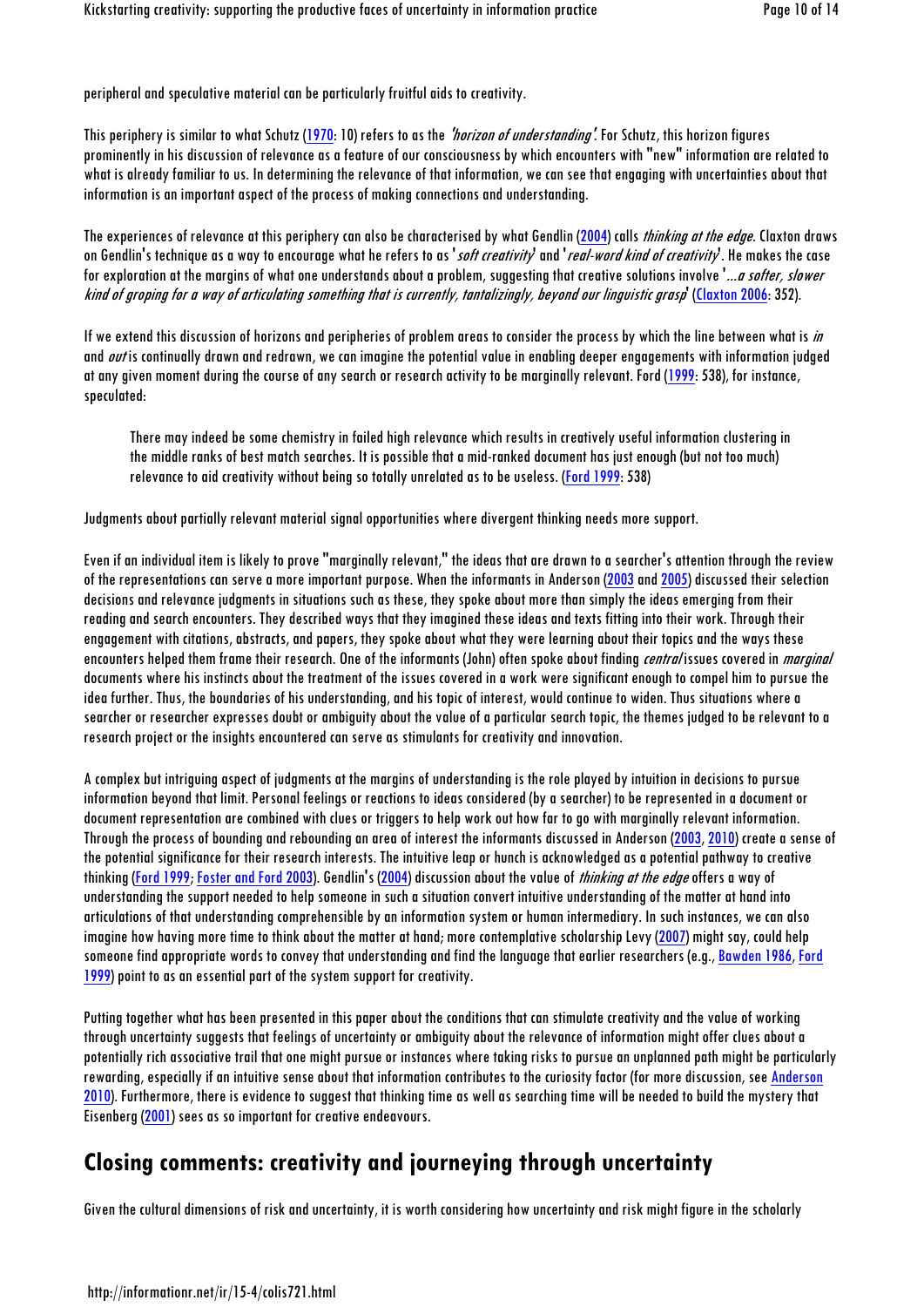research landscape, both in terms of the individual qualities of a successful researcher and in terms of the environments that would support and sustain creativity and innovation. John Keats is quoted as saying that artistic achievement is possible when people '…are capable of being in uncertainties, Mysteries, doubts, without any irritable reaching after fact and reason (as cited by Wilson, et al. 2005: 6). Framing uncertainty as a potentially positive state, Eisenberg (2001) argues it is the essential ingredient for building the mystery that leads to creativity. As such works suggest, the process of "being in uncertainties" is an important factor for creativity and innovation however they are defined. Does this suggest that developing an awareness of and being in the uncertainties of the everyday and of our practice is a critical condition in any creative landscape?

By enriching our understanding of the value of working though uncertainty we begin to appreciate that thresholds exist along a certainty-uncertainty spectrum. Uncertainty helps us make sense of the world. For the informants in the ethnographic research drawn on in this paper, for instance, not knowing motivates them and compels them forward (Anderson 2000, 2003, 2006). However, too much not knowing can overwhelm and become unproductive. It can be detected in the frustration associated with communicating a message, information overload and risks, extending beyond what a person is prepared to tolerate at that point in time. At such a point, an individual might be said to be experiencing undesirable uncertainty. Anderson (2006) has shown that positive and negative forms (as experienced at any one moment) are inextricably intertwined but one key to working through any kind of uncertainty is developing a tolerance for it. To echo Boholm's contention, risk and uncertainty are extremely contextual. In fact, desirable uncertainty appears to emerge through the interplay between positive and negative forms in our individual practices. Thus, working with and through the uncertainties that we experience plays a critical role in creative, innovative activity.

Flow is found by journeying through confusion and doubt (Csikzentmihalyi 1997), suggesting that the time needed to work through and with uncertainties we experience in information seeking and in our research practices more broadly, should be extended rather than reduced. Exploring our approaches to creativity and uncertainty in this way sheds light on the relationship between information provision and creativity and on the way that information practices associated with creativity can ultimately aid the design of contextsensitive systems. Effective use of information systems is essential for working with complex clusters of information and for providing insight into *known* information worlds. However, there is growing evidence that the capacity to build on intuition and unarticulated insights, unplanned trails and discoveries as they unfold can be critical for success. Equally clear is the fact that by its very nature it is difficult to know how to create the sites of stimulation that will support such capabilities and opportunities. Findings like those reported above demonstrate that we must support both sets of practices: working effectively with information managements systems as well as taking risks on unplanned trails and insights as they arise in the complex information and research tasks inherent in scholarly work.

Is the abundance of information available for research through our growing digital networks putting our creativity at risk? From Levy's perspective it might appear to be the case. According to Claxton (2006: 359), engaging in 'slow, hazy thinking' can be an essential precursor to what he calls 'full-blown creativity'. Engaging in thinking about uncertain information or exploring our intuitive sense about marginally relevant information can therefore create conditions conducive to working creatively with information and ideas encountered in this process. Until recently the focus of information retrieval appears to have been more on effective and efficient management of information rather than making more space for experiencing uncertainty or ambiguity in our information or research practices. A key assertion of this paper is that risk taking balanced with pleasure and wonder is an important feature of research success. Supporting thinking at the edge of a researcher's problem space, making more time to work with information that is ambiguous or at the periphery of their topic of interest, may be a way to provide more opportunities for the contemplative scholarship that Levy (2007) calls for, which in turn can contribute to research creativity.

#### **About the author**

Theresa Dirndorfer Anderson is a Senior Researcher in the Centre for Creative Practices and Cultural Economy.Group at the University of Technology, Sydney. She can be contacted at: theresa.anderson@uts.edu.au

#### **References**

- Agre, P.E. (2002) Infrastructure and institutional change in the networked university. In W. H. Dutton & B. D. Loader (Eds.), Digital academe: the new media and institutions of higher education and learning (pp. 152-166). London: **Routledge**
- Anderson, T. D. (2010) Using storytelling to describe and analyse fieldwork experiences of knowledge generation, in A.S. Gronseth & D. Davis (eds), Mutuality and empathy: self and other in the ethnographic encounter. Oxford: Sean Kingston Publishing. (Anthropology Matters, Volume 5)
- Anderson, T. D. (2009). Uncertainty, in M.J. Bates & M.N. Maack (eds.) *Encyclopedia of library and information sciences*,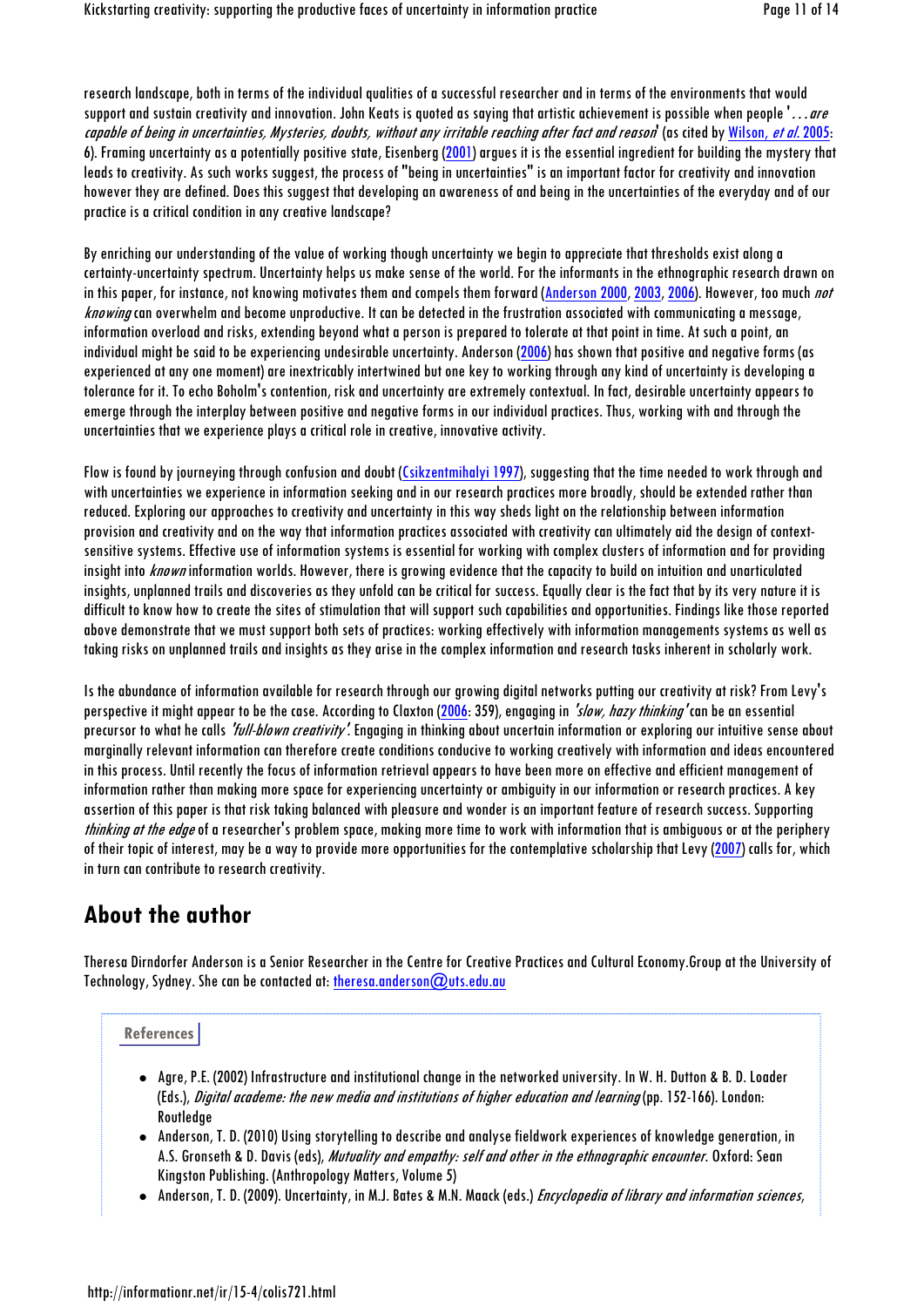3rd. ed. (pp 5285-5296). London: Routledge.

- Anderson, T.D. (2006). Uncertainty in action: observing information seeking within the creative processes of scholarly research, Information Research, **12**(1), paper 283. Retrieved 9 September, 2010 from http://InformationR.net/ir/12-  $1/p$ aper283.html. . (Archived by WebCite<sup>®</sup> at http://www.webcitation.org/5sbuaQJab)
- Anderson, T.D. (2005). Relevance as process: judgements in the context of scholarly research. Information Research, **10**(2) paper 226. Retrieved 9 September, 2010 from http://InformationR.net/ir/10-2/paper226.html (Archived by WebCite® at http://www.webcitation.org/5sbutrC8O)
- Anderson, T.D. (2003). Understandings of relevance and topic as they evolve in the scholarly research process. Unpublished doctoral thesis, University of Technology, Sydney, Australia
- Anderson, T.D. (2000). Doing relevance research: an ethnographic exploration of relevance assessment, New Review of Information Behaviour Research, **1**, 201-218.
- Australia. Australian Research Council. (2008). Frontier technologies for building and transforming Australian industries: overview. Canberra, Australia: Australian Research Council. Retrieved 9 September, 2010 from http://www.arc.gov.au/about\_arc/national\_research\_priorities.htm . (Archived by WebCite® at http://www.webcitation.org/5sbv7JnV9)
- Bates, M.J. (1996). The Getty end-user online searching project in the humanities. Report no 6: overview and conclusions. College and Research Libraries, **57**(6): 514-523.
- Bates, M.J. (2002). The cascade of interactions in the digital library interface. *Information Processing & Management*, **38**(3), 381-400.
- Bawden, D. (1986). Information systems and the stimulation of creativity. Journal of Information Science, **12**(4), 203- 216.
- Beck, U. (1992). Risk society: towards a new modernity. London: Sage Publications.
- Beck, U. (2000). Risk society revisited: theory, politics and research programmemes. In Barbara Adam, Ulrich Beck & Joost van Loon, (Eds) The risk society and beyond: critical issues for social theory. (pp. 211-229) London: Sage Publications .
- Boholm, Å. (2003). The cultural nature of risk: can there be an anthropology of uncertainty? Ethnos, **68**(2), 159–178.
- Bruce, H. (1996). Internet, AARNet and academic work: a longitudinal study. Canberra, Australia: Australian Government Publishing Service. (Higher Education Division, Department of Employment, Education, Training and Youth Affairs Evaluations and Investigations programme Report 96/9).
- Budd, J.M. (2004). Relevance: language, semantics, philosophy. Library Trends, **52**(3), 447-462.
- Bush, V. (1945, July). 'As we may think', The Atlantic Monthly, **176**(7), 641-649. Retrieved 12 September, 2010 from http://www.theatlantic.com/magazine/archive/1969/12/as-we-may-think/3881/ (Archived by WebCite® at http://www.webcitation.org/5sgbvCBqe)
- Campos, J. & Figueiredo, A.D.d. (2001). Searching the unsearchable: inducing serendipitous insights. In R. Weber & C. Gresse, (Eds.), Proceedings of the Workshop programme at the Fourth International Conference on Case-Based Reasoning, (pp. 159-164). Washington, DC: Naval Research Laboratory, Navy Center for Applied Research in Artificial Intelligence. (ICCBR 2001 Technical Note AIC-01-003)
- Christensen, P. & Mikkelsen. M.R. (2008). Jumping off and being careful: children's strategies of risk management in everyday life. Sociology of Health & Illness, **30**(1), 112-130.
- Claxton, G. (2006). Thinking at the edge: developing soft creativity, Cambridge Journal of Education, **36**(3), 351-362.
- Csikzentmihalyi, M. (1997). *Finding flow: the psychology of engagement with everyday life*. New York, NY: Basic Books.
- Coaldrake, P. & Stedman, L. (1999). Academic work in the twenty-first century: changing roles and policies. Canberra, Australia: Department of Education, Training and Youth Affairs. (Report 99H in the Occasional Paper Series of the Higher Education Division.)
- Eaglestone, B., Ford, N., Brown, G.J. & Moore, A. (2007). Information systems and creativity: an empirical study. Journal of Documentation, **63**(4), 443-464.
- Eisenberg, E.M. (2001). Building a mystery: toward a new theory of communication and identity. *Journal of* Communication, **51**(3), 534-552.
- Fine, G. & Deegan, J. (1996). Three principles of serendip: insight, chance, and discovery in qualitative research. Qualitative Studies In Education, **9**(4), 434-447. Retrieved 12 September, 2010 from http://www.ul.ie/~philos/vol2/deegan.html (Archived by WebCite® at http://www.webcitation.org/5sgeRIOdk).
- Ford, N. (2004). Creativity and convergence in information science research: the roles of objectivity and subjectivity, constraint, and control. Journal of the American Society for Information Science and Technology, **55**(13), 1169-1192.
- Ford, N. (1999). Information retrieval and creativity: towards support for the original thinker. *Journal of* Documentation, **55**(5), 528-542.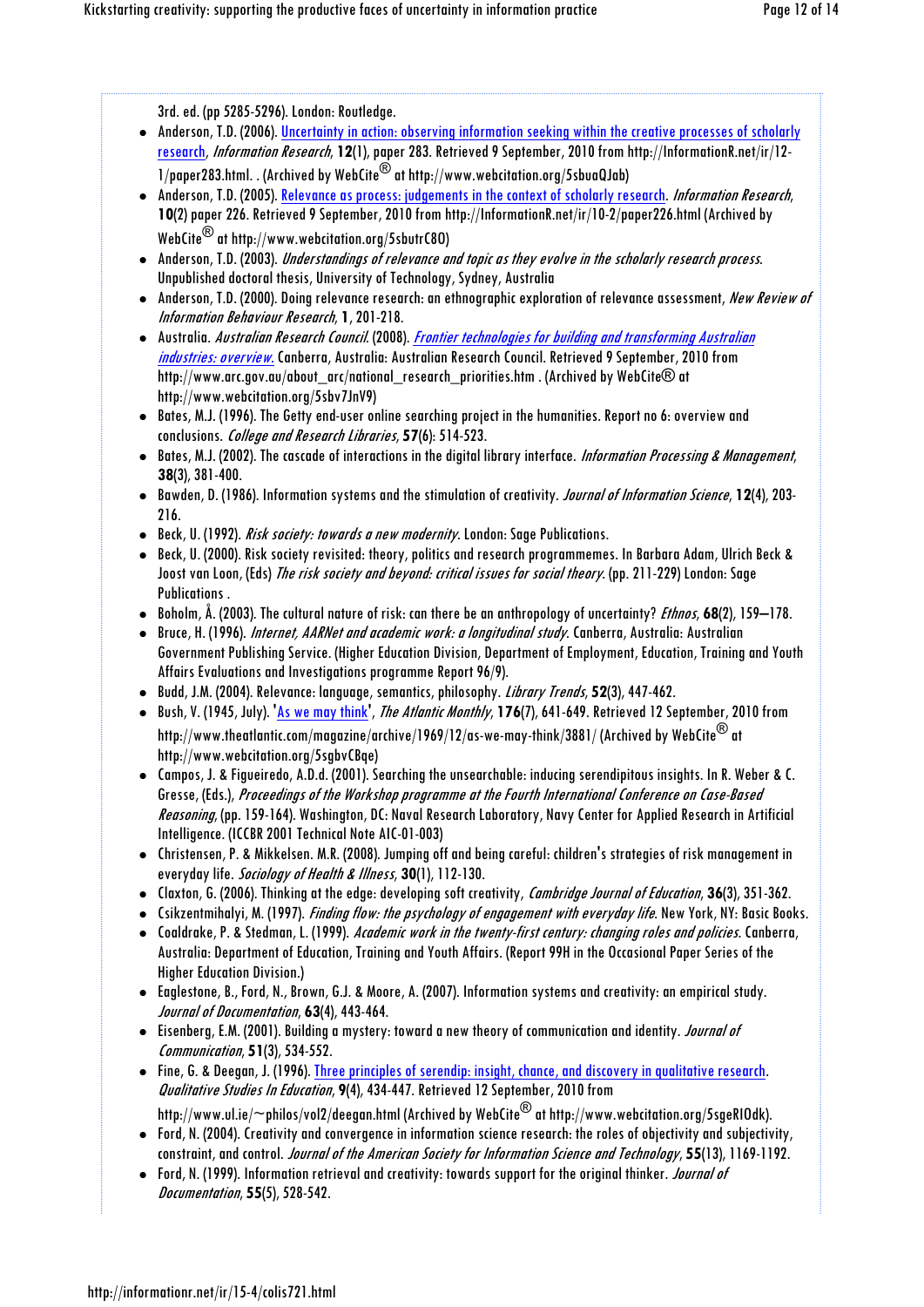- Foster, A. & Ford, N. (2003). Serendipity and information seeking: an empirical study. Journal of Documentation, **59**(3), 321-340.
- Gendlin, E.T. (2004). Introduction to 'Thinking at the edge'. The Folio: a journal for focusing and experiential therapy, **19**(1), 1-8. Retrieved 12 September, 2010 from http://www.focusing.org/tae-intro.html . (Archived by WebCite® at http://www.webcitation.org/5sgesK3WX)
- Gorrell, G., Eaglestone, B., Ford, N., Holdridge, P., Madden, A. (2009). Towards "metacognitively aware" IR systems: an initial user study. Journal of Documentation, **65**(3), 446-469.
- Gup, T. (1997, November 21). Technology and the end of serendipity. The Chronicle of Higher Education, **44**, A52.
- Herman, E. (2001). End-users in academia: meeting the information needs of university researchers in an electronic age. Part 1. Aslib Proceedings, **53**(9), 387-401.
- Houghton, J.W. (2003). Changing research practices in the digital information and communication environment. Canberra, Australia: Department of Education, Science and Training.
- Howkins, J. (2009). Creative ecologies: where thinking is a proper job. St. Lucia, Queensland: University Queensland Press.
- Konecki, K. T. (2005). *Grounded theory and serendipity: natural history of a field research.* Paper presented at the Frontiers of Sociology: The 37th World Congress of the International Institute of Sociology, 3-9 July 2005, Stockholm, Sweden.
- Kuhlthau, C.C. (1993). A principle of uncertainty for information seeking. Journal of Documentation, **49**(4), 339-355.
- Levy, D. (2007). No time to think: reflections on information technology and contemplative scholarship. *Ethics and* information technology, **9**(4), 237-249.
- Lowenstein, G. (1994). The psychology of curiosity: a review and reinterpretation. Psychological Bulletin, **116**(1), 75- 98.
- Maguen, S., Papa, A. & Litz, B.T. (2008). Coping with the threat of terrorism: a review. Anxiety, Stress & Coping. **21**(1), 15-35.
- Malaby, T. M. (2002). Odds and ends: risk, mortality, and the politics of contingency, Culture, Medicine, and Psychiatry, **26**(3), 283-312.
- O'Connor, B. (1988). Fostering creativity: enhancing the browsing environment, International Journal of Information Management, **8**(3), 203-210.
- Palmer, C.L., Cragin, M.H. & Hogan, T.P. (2007). Weak information work in scientific discovery. Information Processing and Management, **43**(3), 808-820.
- Parsons, S. (2001). *Qualitative methods for reasoning under uncertainty*, Cambridge, MA: MIT Press.
- Royal Society for the encouragement of Arts Manufactures & Commerce. (2006). Promoting innovation and rewarding creativity: a balanced intellectual property framework for the digital age, London: Royal Society for the encouragement of Arts.
- Schutz, A. (1970). *Reflections on the problem of relevance*. Edited, annotated, and with an introd. by Richard M. Zaner. New Haven, CT: Yale University Press.
- Schrage, M. (2004, July/August). Making ideas matter: prepared minds favor chance. Technology Review, 16.
- Shneiderman, B. (2002). Creativity support tools, Communications of the ACM, **45**(10), 116-120.
- Tenopir, C., King, D., Boyce, P., Grayson, M., Zhang, Y. & Ebuen, M. (2003). Patterns of journal use by scientists through three evolutionary phases. D-Lib Magazine, **9**(5) Retrieved 12 September, 2010 from http://www.dlib.org/dlib/may03/king/05king.html . (Archived by WebCite® at http://www.webcitation.org/5sgg2mtQR)
- Toms, E. (2000a). Serendipitous information retrieval. In Proceedings of the First DELOS Network of Excellence Workshop on Information Seeking, Searching and Querying in Digital Libraries, Zurich, Switzerland, December, 11-12, 2000. (pp. 17–20). Retrieved 12 September, 2010 from http://www.ercim.eu/publication/ws-
- proceedings/DelNoe01/3\_Toms.pdf (Archived by WebCite $^\circledR$  at http://www.webcitation.org/5sggGXgtI)
- Toms, E. (2000b). Understanding and facilitating the browsing of electronic text. International Journal of Human-Computer Studies, **52**(3), 423-452.
- Weeber, M., Klein, H., de Jong-van den Berg, L.T.W. & Vos, R. (2001). Using concepts in literature-based discovery: simulating Swanson's Raynaud-fish oil and migraine-magnesium discoveries. Journal of the American Society for Information Science and Technology, **52**(7), 548–557.
- Wilson, T.D. (1999). Exploring models of information behavior: the 'Uncertainty' Project. Information Processing & Management, **35**(6), 839-849.
- Wilson, T.D., Centerbar, D.B., Kermer, D.A. & Gilbert, D.T. (2005). The pleasures of uncertainty: prolonging positive moods in ways people do not anticipate. Journal of Personality & Social Psychology, **88**(1), 5-21.